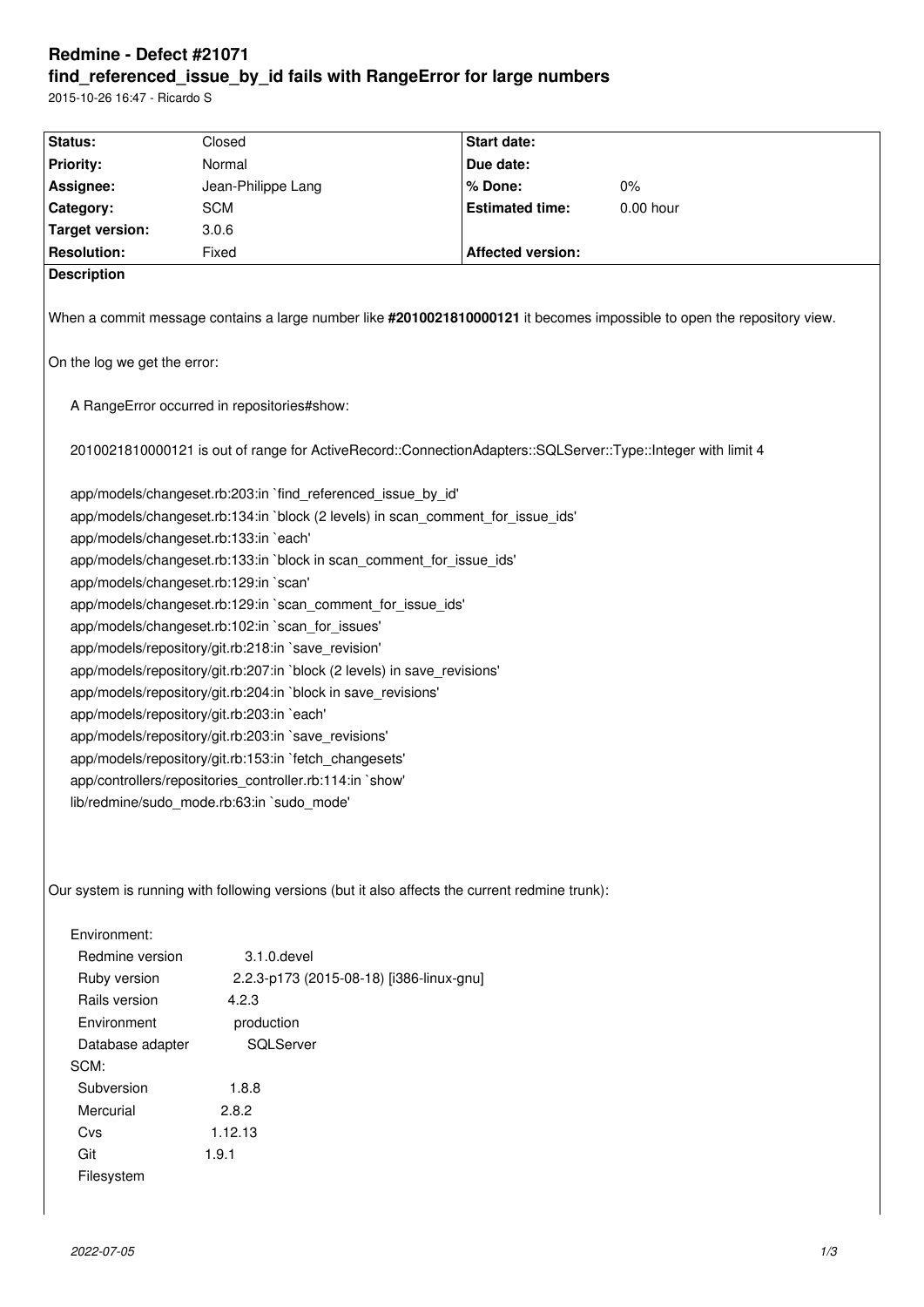#### **Associated revisions**

### **Revision 14758 - 2015-10-29 14:47 - Jean-Philippe Lang**

find\_referenced\_issue\_by\_id fails with RangeError for large numbers (#21071).

### **Revision 14802 - 2015-11-07 09:18 - Jean-Philippe Lang**

Merged r14758 (#21071).

#### **Revision 14803 - 2015-11-07 09:18 - Jean-Philippe Lang**

Merged r14758 (#21071).

#### **History**

## **#1 - 2015-10-26 18:01 - Toshi MARUYAMA**

*- Category set to Database*

## **#2 - 2015-10-26 18:03 - Toshi MARUYAMA**

It seems Rails 4.2 behavior change.

- https://github.com/rails/rails/pull/19717
- https://github.com/rails/rails/issues/21309

## **#3 - [2015-10-26 18:16 - Toshi MARUYAM](https://github.com/rails/rails/pull/19717)[A](https://github.com/rails/rails/issues/21309)**

#### Try this patch.

- diff --git a/app/models/changeset.rb b/app/models/changeset.rb
- --- a/app/models/changeset.rb
- +++ b/app/models/changeset.rb

@@ -200,7 +200,11 @@ class Changeset < ActiveRecord::Base

 # Finds an issue that can be referenced by the commit message def find\_referenced\_issue\_by\_id(id)

return nil if id.blank?

- issue = Issue.includes(:project).where(:id => id.to\_i).first
- + issue = begin
- + Issue.includes(:project).where(:id => id.to\_i).first
- + rescue RangeError
- + nil
- + end

if Setting.commit\_cross\_project\_ref? # all issues can be referenced/fixed elsif issue

### **#4 - 2015-10-26 18:46 - Ricardo S**